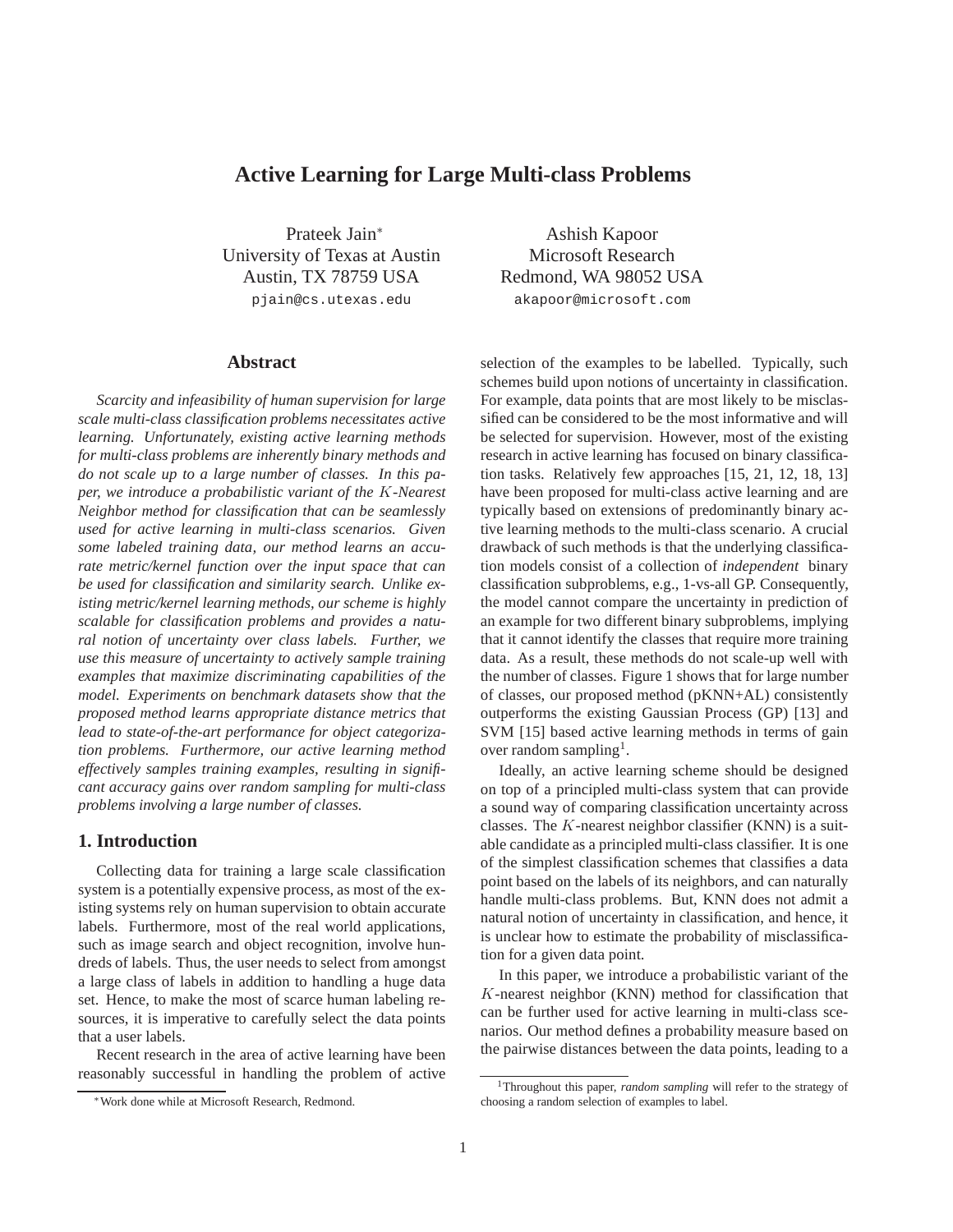

Figure 1. Accuracy gained by various active learning methods over random sampling after 10 rounds of active learning for different subsets of the Caltech101 dataset. Proposed method (pKNN+AL) has significant gains even for a large number of classes, and consistently outperforms both GP and SVM based active learning.

natural notion of uncertainty over the class labels, and can be used for active sampling of examples to be labelled so as to maximize the discriminating capabilities of the model. The performance of a nearest neighbor method is critically dependent on the distance/similarity measure that it operates on. While general purpose measures like  $L_p$  norms or standard image kernels are reasonably accurate for simple problems, they typically fail to reflect the correct distance measure for complex large scale problems involving a large number of classes and data points in high dimensions. Recent advances in metric/kernel learning make it possible to learn more effective data driven distance (or similarity) functions for a given problem using partially labeled data or pairwise distance constraints. Typically, these methods learn a Mahalanobis metric (or a kernel matrix) that accurately reflects the pairwise distances. Consequently, most of the metric learning methods involve optimizing over quadratic (either in the dimensionality of the feature space or the number of data points) number of parameters, thus making them prohibitively expensive for large scale classification problems. However, classification problems should require smaller number of parameters as they require accurate distances to "classes" only, rather than accurate pairwise distances. In this paper, we present a method that provides a scheme that learns an accurate distance to each class and is parameterized by just linear number of parameters, leading to a highly scalable and robust distance learning method for classification and active learning.

Our contributions are twofold: 1) an efficient distance function learner along with a probabilistic variant of the K-nearest neighbor classifier for accurate classification in the multi-class scenario, and 2) an active learning paradigm based on the proposed classifier that can handle a large number of classes. We empirically demonstrate the effectiveness of the proposed classification framework and the active learning method on a variety of problems including an object recognition task.

# **2. Related Work**

Recent work in the area of active learning has yielded a variety of heuristics based on the variance in prediction [13], version space of SVMs [19, 4], disagreement among classifiers [7] and expected informativeness [14, 17]. Most of these heuristics are designed for binary classification and are applicable primarily to the classifiers such as SVMs and GPs. Extensions to the multi-class scenario are typically based on extensions of binary classification using pairwise comparisons or 1-vs-all strategy. Representative research includes methods based on functions of margin loss [15, 21] or entropy [13, 12]. However, all of these methods have been demonstrated on problems that have fewer than 15 classes, and as shown in Figure 1, typically do not scale well with increasing number of classes. This is because, these multi-class extensions consist of *independent* binary subproblems and it is not clear that how uncertainty of a data point w.r.t. different binary subproblems can be compared. Specifically, let point  $x_i$  be the most uncertain point according to the binary subproblem "class p-vs-all" for class  $p$  and let  $x_j$  be the most uncertain point according to the binary subproblem "class q-vs-all" for class  $q$ , then it is not clear how the uncertainty in the points  $x_i$  and  $x_j$  can be compared. In contrast, our method is designed specifically for multi-class problems and provides a natural notion of comparing uncertainty in classification over all the classes.

The K-Nearest Neighbor (KNN) method and its variants provide a natural way of handling multi-class problems [6]. But, these methods depend heavily on the provided distance or similarity measure to compare two data points. Recent methods in metric learning learns a distance metric parameterized by a Mahalanobis metric that is consistent with the training data [1, 5, 20, 8]. Although these methods provide a principled way for handling multi-class problems, for large scale problems these methods are prohibitively expensive. Furthermore, there have been only a few attempts to perform active learning with nearest neighbor methods [16, 10, 22, 11] and mostly, have been limited to a small number of classes. Closely related to our work are the active distance learning approaches proposed by Yang et. al. [22], and Hoi & Jin [11]. Both of these methods aims to improve pairwise distances using pairwise constraints, but either do not have a kernelized version [22] or are designed for the transductive setting [11]. In contrast, our method is designed for classification problems and can be used to actively learn kernel matrices in the inductive setting.

# **3. Problem Formulation**

Given a set of *n* points  $\{x_1, x_2, \ldots, x_n\}$  in  $\mathbb{R}^d$  and their corresponding class labels  $\{y_1, y_2, \ldots, y_n\}$  with  $1 \leq y_i \leq$  $C$ ,  $\forall i$ , we define the class label y of a given data point x as:

$$
y = \operatorname*{argmax}_{c} \frac{1}{n_c} \sum_{i \text{ s.t. } y_i = c} K(\boldsymbol{x}, \boldsymbol{x}_i), \tag{1}
$$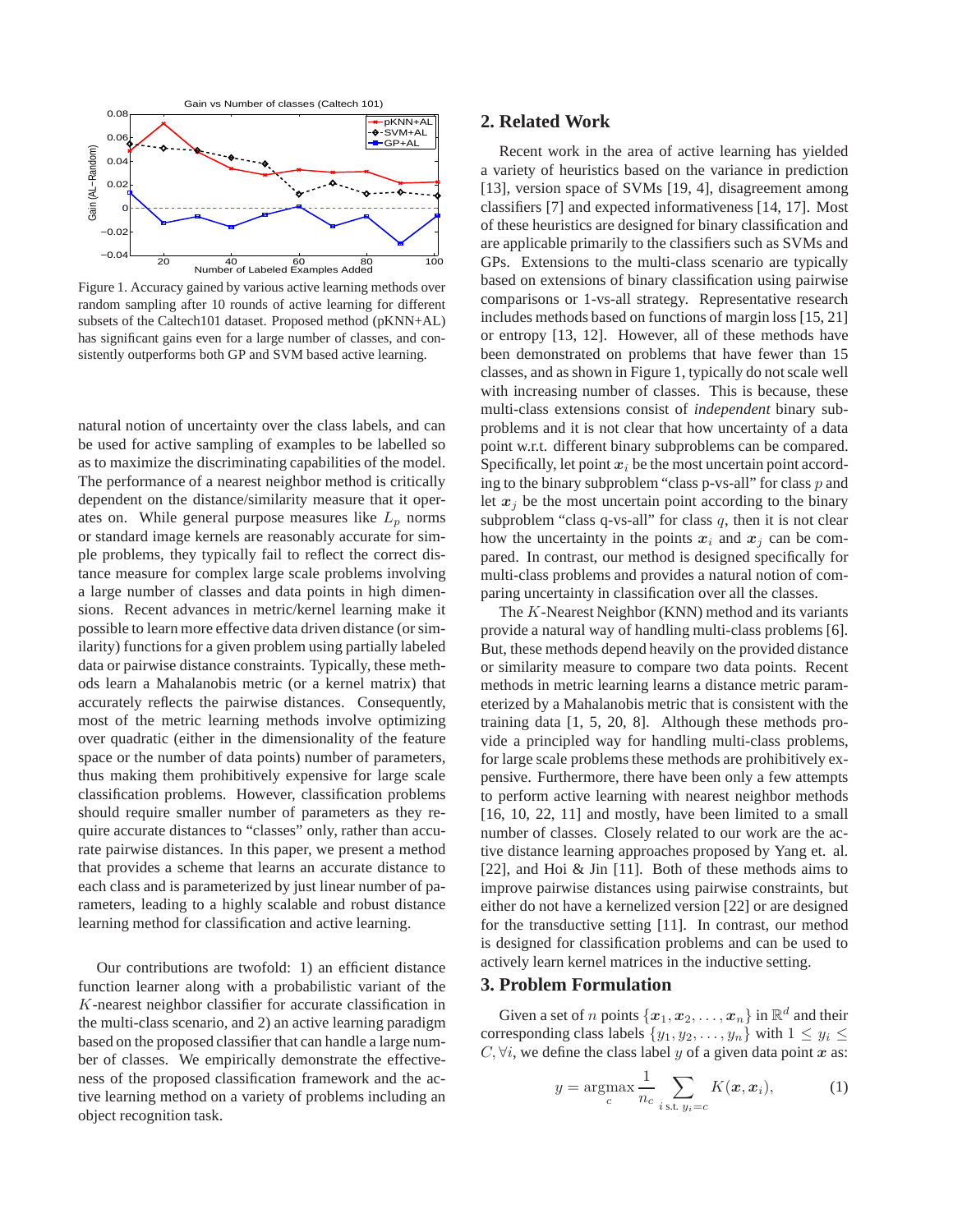where  $n_c$  is the number of data points with class label c, C is the total number of classes, and  $K(a, b)$  denotes some similarity measure between data points  $a$  and  $b$ . Thus,  $\frac{1}{n_c} \sum_{i \text{ s.t. } y_i=c} K(\boldsymbol{x}, \boldsymbol{x}_i)$  denotes average similarity of  $\boldsymbol{x}$  to the class  $\tilde{c}$ . If  $K$  is a non-negative similarity measure then (1) can be equivalently written as:

$$
y = \underset{c}{\operatorname{argmax}} p_c(\boldsymbol{x}), \tag{2}
$$

where  $p_c(x) = \frac{\frac{1}{n_c} \sum_{i \text{ s.t. } y_i = c} K(x, x_i)}{\sum_{i \in C} \frac{1}{n_c} \sum_{j \in C} K(x, x_j)}$  $\frac{n_c}{\sum_{t=1}^C \frac{1}{n_t} \sum_{i \text{ s.t. } y_i = t} X(\boldsymbol{x}, \boldsymbol{x}_i)}$ , and can be inter-

preted as the probability of point  $x$  belonging to the class  $c$ . Also, note that this formulation is closely related to kernel density estimation using Parzen windows and can be derived by considering a uniform prior probability over the class labels. Furthermore, this formulation is better suited for learning more accurate kernels, and extends naturally to the problem of active learning for large number of classes.

Success of the above defined classifier (Equation (2)) is critically dependent on the similarity measure  $(K)$  that is used to compare data points. A good distance/similarity measure should accurately reflect the true underlying relationships, i.e., data points in the same category should have higher similarity measure than data points in different categories. Unfortunately, for most of the practical applications, the data points are high dimensional vectors (as in the case of images) and it might be non-trivial to know the distance/similarity function beforehand. An alternate approach is to learn a similarity measure from the data directly. However, a single similarity measure might not be powerful enough for multi-class problems involving a large number of classes. Instead, we devise a method that learns a similarity measure for each of the C classes using the provided training data and the associated label information.

Given an initial  $n \times n$  positive definite similarity matrix  $K_0$  that reflects the prior domain knowledge about the similarity measure, we learn a new positive definite similarity measure per class  $K^c$  that is "close" to  $K_0$  but is also consistent with the labeled training data. We pose the problem of learning the kernels  $\{K^1, K^2, \ldots, K^C\}$  as an optimization problem that minimizes the *LogDet* divergence between the learned matrices  $\{K^1, K^2, \dots, K^C\}$  and  $K_0$ such that the learned kernels  $\{K^1, K^2, \dots, K^C\}$  satisfy specified class-label constraints. Formally, the optimization problem is:

$$
\min_{K^1,\ldots,K^C} \sum_{l=1}^C D_{\ell d}(K^l \| K_0),
$$
\n
$$
\text{s.t.} \quad p_c(\boldsymbol{x}_i) \ge \alpha, \quad c = y_i, \forall i,
$$
\n
$$
p_c(\boldsymbol{x}_i) \le \beta, \quad c \neq y_i, 1 \le c \le C, \forall i,
$$
\n
$$
K^c \ge 0, \quad \forall c, \tag{3}
$$

where  $\alpha$  and  $\beta$  are positive constants, and  $p_c(x)$  is as defined earlier. Thus, the constraint  $p_c(x_i) \geq \alpha$  requires that the probability of classifying a point  $x_i$  as its true class label  $c = y_i$  is at least  $\alpha$ . Similarly, the constraint  $p_c(x_j) \leq \beta$ requires that the probability of assigning a point  $x_i$  to an incorrect class  $c \neq y_j$  is at most  $\beta$ . Note that, if the similarity measures  $K^c$  are all not positive then  $p_c(x)$  does not define a valid probability distribution. But, the problem (3) still is well defined because then the constraint  $p_c(\mathbf{x}_i) > \alpha$ requires the average similarity of a point  $x_i$  to its true class  $y_i$  to be greater than  $\alpha$  times average similarity of  $x_i$  to all the classes. Similarly, the constraint  $p_c(x_i) \leq \beta$  can be interpreted appropriately.

The objective function  $D_{\ell d}(K||K_0) = \text{tr}(KK_0^{-1})$  –  $\log \det(KK_0^{-1}) - n$  is the LogDet divergence between the matrix K and  $K_0$ , and has previously been shown to be useful in the context of distance learning [5]. It is a generalized Bregman matrix divergence defined over positive definite matrices and is defined only when the range space of matrix K is the same as that of  $K_0$ . Thus the constraint  $K_0 \succeq 0$  is trivially satisfied and computationally expensive procedure of semi-definite programming is not required.

Using the definition of  $p_c$ , the constraint  $p_c(\mathbf{x}_i) \geq \alpha$  can be written as a linear constraint in all  $\{K^1, K^2, \ldots, K^C\}$ :  $\text{tr}(\sum_{l=1}^C K^l \boldsymbol{e}_i(\boldsymbol{v}^l)^T) \ \leq \ \frac{1}{\alpha} \text{tr}(K^c \boldsymbol{e}_i(\boldsymbol{v}^c)^T)$ , where  $\boldsymbol{v}^l$  denotes the indicator vector for class l, i.e.  $v^{l}(i) = 1$  if  $y_i = l$ . Vector  $e_i$  denotes the *i*-th standard basis vector. Similarly, constraint  $p_c(x_i) \leq \beta$  can be written as  $\text{tr}(\sum_{l=1}^C K^l e_i(\boldsymbol{v}^l)^T \ \geq \ \frac{1}{\beta} \text{tr}(K^c e_i(\boldsymbol{v}^c)^T).$  Thus, (3) can be equivalently written as:  $\mathcal{C}_{0}^{(n)}$ 

$$
\min_{K^1..K^C} \sum_{l=1} D_{\ell d}(K^l \| K_0),
$$
\n
$$
\text{s.t. } \operatorname{tr} \left( \frac{1}{\alpha} K^c e_i(\mathbf{v}^c)^T - \sum_{l=1}^C K^l e_i(\mathbf{v}^l)^T \right) \ge 0, c = y_i, \forall i,
$$
\n
$$
\operatorname{tr} \left( \frac{1}{\beta} K^c e_i(\mathbf{v}^c)^T - \sum_{l=1}^C K^l e_i(\mathbf{v}^l)^T \right) \le 0,
$$
\n
$$
\forall c \, s.t. \, c \neq y_i, \forall i. \quad (4)
$$

Note that the problem (4) is a strictly convex, constrained optimization program, and any standard convex optimization toolbox can be used to obtain the optimal solution. But, a naïve method would require optimizing over  $n^2C$  variables which is prohibitively large. Instead, we show below that the dual formulation of the problem can be solved by optimizing over  $nC$  parameters only. That is, the number of parameters is linear in both  $n$  and  $C$ , and is of the same order as those of 1-vs-all SVM or 1-vs-all GP. We further propose an optimization algorithm for this problem that requires only  $O(nC)$  computational operations per iteration.

By setting the gradient of the Lagrangian of (4) w.r.t  $K^l$ to be zero and using the Sherman-Morrison-Woodbury formula, we get:

e get:  
\n
$$
K^{l} = K_{0} - K_{0}[\boldsymbol{w}^{l} \ \boldsymbol{v}^{l}] S^{l} \begin{bmatrix} (\boldsymbol{v}^{l})^{T} \\ (\boldsymbol{w}^{l})^{T} \end{bmatrix} K_{0}, \qquad (5)
$$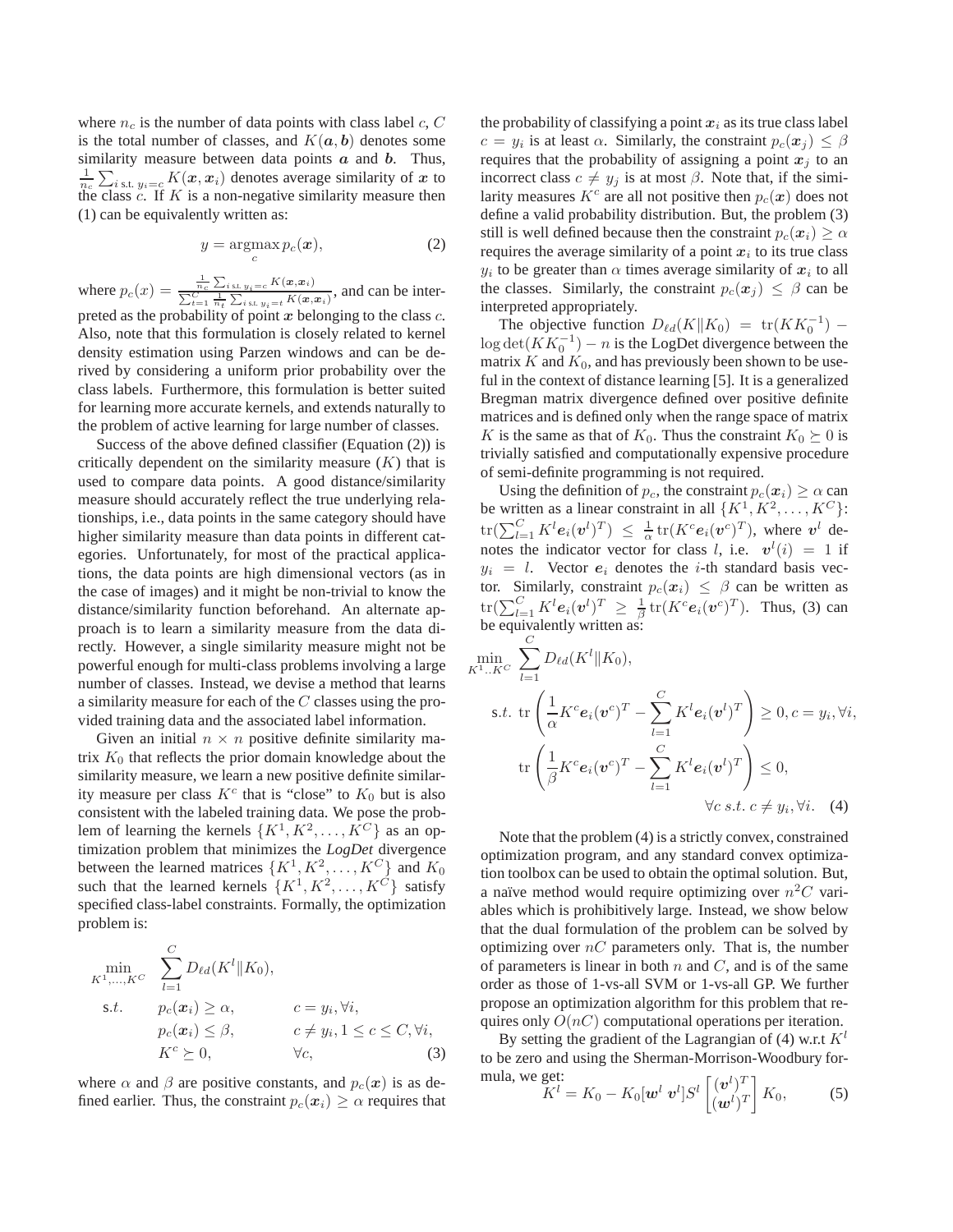where,  $\lambda_i^l \geq 0, 1 \leq i \leq n, 1 \leq l \leq C$  are the dual variables,

$$
\boldsymbol{w}^{l} = \sum_{i=1}^{n} \left( \lambda_i^{y_i} \left( 1 - \frac{\delta_l(y_i)}{\alpha} \right) - \sum_{c \neq y_i} \lambda_i^c \left( 1 - \frac{\delta_l(c)}{\beta} \right) \right) \boldsymbol{e}_i,
$$
\n
$$
(6)
$$

$$
S^{l} = \left(I_{2\times2} + \begin{bmatrix} (\boldsymbol{v}^{l})^{T} K_{0} \boldsymbol{w}^{l} & (\boldsymbol{v}^{l})^{T} K_{0} \boldsymbol{v}^{l} \\ (\boldsymbol{w}^{l})^{T} K_{0} \boldsymbol{w}^{l} & (\boldsymbol{w}^{l})^{T} K_{0} \boldsymbol{v}^{l} \end{bmatrix}\right)^{-1}, \qquad (7)
$$

and  $\delta_a(b) = 1$  iff  $a = b$ , and 0 elsewhere. Thus, each of the learned kernel  $K^l$  is a two rank update to the original kernel  $K_0$ . Furthermore, given the optimal dual variable values, each of the kernel matrix  $K^l$  can be computed in the closed form using just  $O(n^2)$  operations.

# **3.1. Optimization Algorithm**

Next, we describe our proposed algorithm for optimizing (4). Similar to [5], we use the Bregman's cyclic projection method where the current solution is cyclically projected onto all the constraints till convergence. But rather than projecting the current kernels  $\{K_t^1, K_t^2, \ldots, K_t^C\}$  onto a single constraint, our approach projects the current kernels onto all of the C constraints associated with the current data point  $x_i$ . That is, given current kernels  $\{K_t^1, K_t^2, \ldots, K_t^C\}$ , the following sub-problem is solved at each step to obtain the next set of kernels  $\{K_{t+1}^1, K_{t+1}^2, \ldots, K_{t+1}^C\}$ :

$$
\min_{K^1...K^C} \sum_{l=1}^C D_{\ell d}(K^l \| K_0),
$$
\n
$$
\text{s.t. } \text{tr}\left(\frac{1}{\alpha} K^c \mathbf{e}_i(\mathbf{v}^c)^T - \sum_{l=1}^C K^l \mathbf{e}_i(\mathbf{v}^l)^T\right) \ge 0, c = y_i, \forall i,
$$
\n
$$
\text{tr}\left(\frac{1}{\beta} K^c \mathbf{e}_i(\mathbf{v}^c)^T - \sum_{l=1}^C K^l \mathbf{e}_i(\mathbf{v}^l)^T\right) \le 0,
$$
\n
$$
\forall c \text{ s.t. } c \neq y_i, \forall i. \quad (8)
$$

Note that the above given sub-problem involves constraints only for the  $i$ -th data point, i.e. solving this sub-problem implies projecting the current kernel matrices  $\{K_t^1, K_t^2, \ldots, K_t^C\}$  onto the constraints for the  $i$ -th data point only. Updating the  $C$  kernels  $\{K_{t+1}^1, K_{t+1}^2, \ldots, K_{t+1}^C\}$  at each step is prohibitively expensive, as it requires  $O(n^2C)$  operations. However, as shown in the previous section, by solving for the dual problem of (8) we can implicitly update the kernel matrices in  $O(nC)$  operations only. The dual problem of (8) is given by:

$$
\min_{\substack{\lambda_i^1,\ldots,\lambda_i^C \\ s.t. \ \lambda_i^c \ge 0, \ \forall c}} \sum_{l=1}^C -\log \det(S_{t+1}^l)
$$
\n
$$
\text{s.t. } \lambda_i^c \ge 0, \forall c,
$$
\n
$$
\tag{9}
$$

**Algorithm 1** Probabilistic K-Nearest Neighbor (pKNN)

**Input**:  $K_0$ : input  $n \times n$  kernel matrix,  $\{y_1, y_2, \ldots, y_n\}$ : labels for each training point

**Output**: Parameters  $S = \{S^l, 1 \leq l \leq C\},\$  $W = \{w^l, 1 \leq l \leq C\}$  (See (6), (7)) 1: Intialize  $S^l = 0$ ,  $\mathbf{w}^l = 0$ ,  $\forall l$ 

2: **repeat**

- 3: Pick a data point  $x_i$
- 4: Solve the dual problem (9) for  $\lambda_i^c$ ,  $\forall c$ , and apply the correction term (See supplementary material)
- 5: Update  $w^l$ ,  $\forall l$  using (6)
- 6: Update  $S^l$ ,  $\forall l$  using (10)
- 7: Update  $(v^l)^T K_{t+1}^l w^l, (w^l)^T K_{t+1}^l w^l, (v^l)^T K_{t+1}^l v^l$ using  $K_{t+1}^l = K_t - K_t[w^l v^l] S^l \begin{bmatrix} (v^l)^T \\ (uv^l)^T \end{bmatrix}$  $K_{t+1}^l$

 $(\boldsymbol{w}^{l})^{T}$ 8: **until** convergence

where,

$$
S_{t+1}^l = \left( I_{2\times 2} + \begin{bmatrix} (\boldsymbol{v}^l)^T K_t^l \boldsymbol{w}^l & (\boldsymbol{v}^l)^T K_t^l \boldsymbol{v}^l \\ (\boldsymbol{w}^l)^T K_t^l \boldsymbol{w}^l & (\boldsymbol{w}^l)^T K_t^l \boldsymbol{v}^l \end{bmatrix} \right)^{-1}.
$$
\n(10)

The dual problem (9) is a non-negative, non-linear convex program and can be solved using standard optimization tools. In our implementation, we use Matlab's projected gradient procedure, but for faster implementation more sophisticated tools can be used.

By optimizing (9) for the dual variables  $\{\lambda_i^1, \lambda_i^2, \dots, \lambda_i^C\}$ , we can implicitly update the kernel matrices by updating the inner products  $(v^l)^T K_t^l w^l$ ,  $(w^{l})^{T} K_t^{l} w^{l}$ , and  $(w^{l})^{T} K_t^{l} v^{l}$  that are required for solving the dual problem (9) for the next set of constraints. We iterate through all the constraints cyclically till convergence. Since, problem (4) is a convex optimization problem, the cyclic projection algorithm is guaranteed to converge to the global optima. Algorithm 1 provides a pseudo code for our optimization algorithm. Note that, in step 7 of Algorithm 1, rather than computing each kernel  $K_t^l$  explicitly, we just update the inner products  $(v^l)^T K_{t+1}^l w^l$ ,  $(w^l)^T K_{t+1}^l w^l$ , and  $(v^l)^T K_{t+1}^l v^l$  efficiently. We can show that this step can be performed in just  $O(nC)$  computational operations. Please refer to the longer version for further details about the optimization procedure.

#### **3.2. Classifying a Test Point**

The optimization procedure described above learns a set of kernel matrices  $K^1, K^2, \ldots, K^C$  over the input data points, that takes into account the provided label information. Interestingly, our method not only learns a set of kernel matrices, but also learns a set of kernel functions that can be used to compute the kernel function value between two unseen data points. Recall that the learned kernels are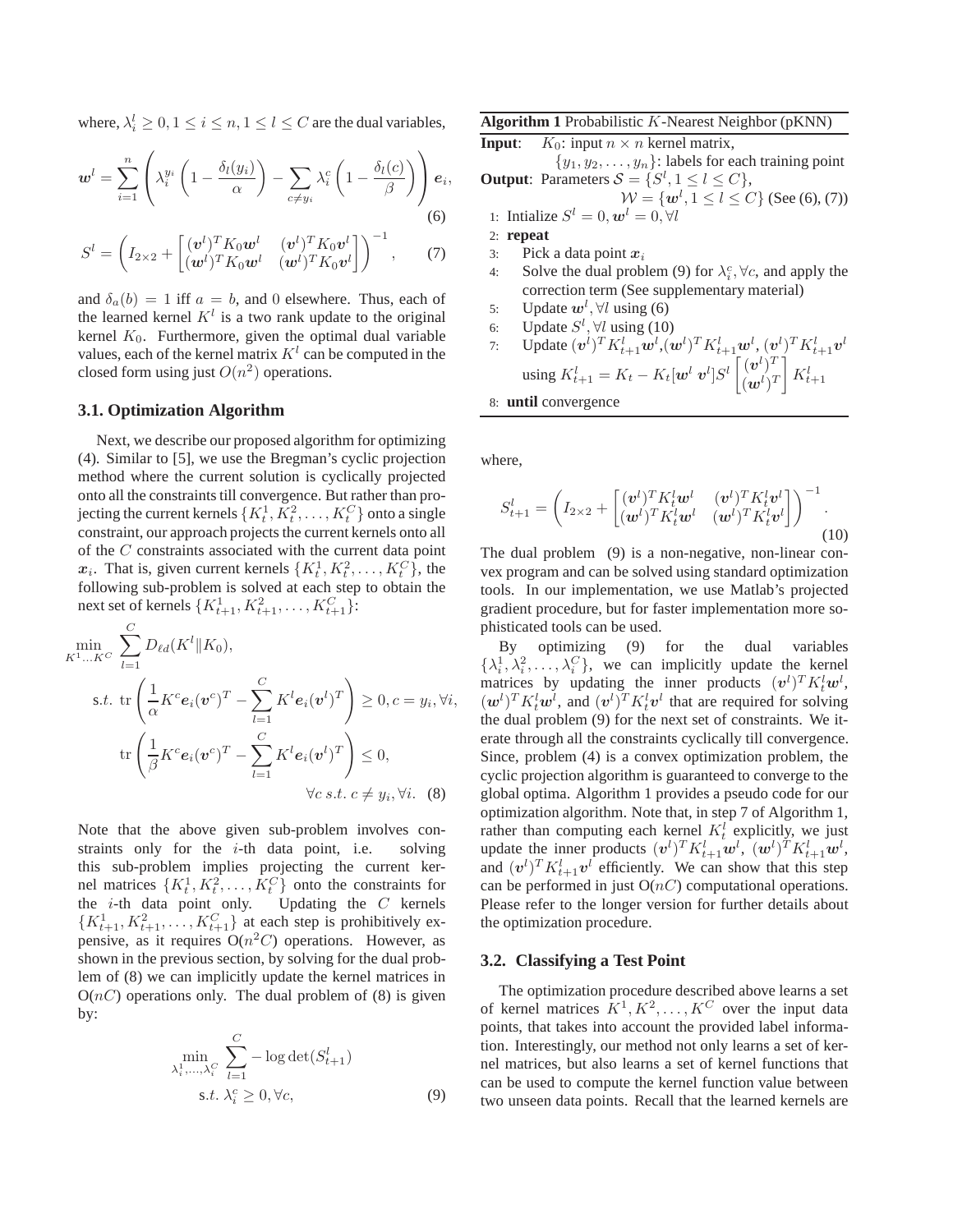given by (5), or equivalently:

$$
K^l(\boldsymbol{a},\boldsymbol{b})=K_0(\boldsymbol{a},\boldsymbol{b})-K_0(\boldsymbol{a},\cdot)[\boldsymbol{w}^l\boldsymbol{v}^l]S^l\begin{bmatrix}(\boldsymbol{v}^l)^T\\(\boldsymbol{w}^l)^T\end{bmatrix}K_0(\boldsymbol{b},\cdot)',
$$
\n(11)

where  $S^l$ is given by (10),  $K_0(\mathbf{a}, \cdot)$  $[K_0(a, x_1)$   $K_0(a, x_2)$  ...  $K_0(a, x_n)$ ]. Thus given the initial kernel function  $K_0$ , the input points, and the learned parameter matrix  $S^l$ , kernel function  $K^l$  can be evaluated at any two points  $\alpha$  and  $\dot{b}$  in  $O(n)$  operations. Consequently, given a new data point  $x$ , its similarity value  $K^{l}(\boldsymbol{x},\cdot)$  can be computed with respect to all the training data points. Label  $y$  of the test point  $x$  can be computed using three different schemes:

- 1.  $y$  can be computed using our classifier defined by  $(2)$ , i.e.,  $y = \text{argmax}_c \frac{1}{n_c} \sum_{i \text{ s.t. } y_i = c} K^c(\boldsymbol{x}, \boldsymbol{x}_i)$ . We refer to this method as pKNN.
- 2. Since we compute more accurate similarity measures  $K<sup>l</sup>$  for each class l, we can use the learned similarity measure for KNN classification. To compare an unseen point  $x$  to a point  $x_i$  in the training set, we use the learned kernel matrix  $K^{y_i}$  along with (11) to compute the distance  $d(\mathbf{x}, \mathbf{x}_i) = K^{y_i}(\mathbf{x}, \mathbf{x}) + K^{y_i}(\mathbf{x}_i, \mathbf{x}_i)$  –  $2K^{y_i}(\mathbf{x}, \mathbf{x}_i)$ . We refer to this method as pKNN-n.
- 3. Since existing classification methods like SVM and GP also depend on the underlying similarity measure, we can use our learned kernels with SVM (or GP) to classify new data points. Specifically, we use the learned kernel  $K^l$  for training the *l*-vs-all SVM classifier and use (11) to compute the decision value for a new data point to be classified. We refer to this classification method as pKNN-SVM.

Above given schemes are suitable for different problem scenarios. Scheme 2 is useful for robust similarity search, while scheme 3 is useful for fast classification, as the sparsity of the SVM classifier can be exploited. Scheme 1 is useful for robust classification.

# **4. Active Learning**

Let  $X_U = \{x_{n+1}, x_{n+2}, \ldots, x_{n+m}\}\)$  be the pool of unlabeled data points that can be queried to find out the true label. Then at each step in active learning, an unlabeled data point is selected from the set  $X_U$  to label and is incorporated into the training set to update the classification model. Thus, the goal is to select the data point that strengthens the existing classification model the most in terms of its discriminative capabilities.

As described in the previous section, our method learns a set of kernels  $K^l$ ,  $\forall l$ , which are then used to predict the label of a new data point according to following criteria:  $y = \arg \max_{c} \frac{1}{n_c} \sum_{i \text{ s.t. } y_i = c} K^c(\boldsymbol{x}, \boldsymbol{x}_i)$ . Now, if the learned kernels  $K^c$  are all non-negative then  $p_c(x) =$ 

 $\frac{1}{n_c}\sum_{i \text{ s.t. } y_i = c} K^c(\boldsymbol{x}, \boldsymbol{x}_i)$  $\frac{n_c}{\sum_{t=1}^C \frac{1}{n_t} \sum_{i \leq t} y_i = t}$   $K^t(\mathbf{x}, \mathbf{x}_i)$  is a valid probability distribution over the class labels for the given data point  $x$ .

As in many existing active learning methods [13, 18], we assume that an uncertain data point (in terms of classification) should strengthen the discriminative capability of the existing classifier. A standard active learning approach is to use the Shannon entropy— $H(\mathbf{x}) = -\sum_{c} p_c \log p_c$ —as the measure of uncertainty in classification. Note that the learned kernels  $K^c$  are guaranteed to be positive semidefinite, but there is no guarantee that all individual entries will be positive. In such cases it is non-trivial to use Shannon entropy as an uncertainty measure. However, we can use mode of the probability density for x, i.e.  $\max_c p_c(x)$ , as the measure of certainty. Note that a higher mode of probability density  $p_c(x)$  corresponds to more certainty in classification. Consequently we can select the points according to the criterion:

$$
\operatornamewithlimits{argmin}_{\bm{x}} \max_{c} p_c(\bm{x})
$$

This results in selecting data points with minimum amount of certainty over class labels. Note that this scheme can be easily implemented even if  $K^c$  is negative for some point.

After selecting a set of highly uncertain data points using the above given active learning method, we re-train our classifier to include the selected data point and its label. This involves solving the optimization problem (4) again with a new set of constraints. By using the current optimal dual variables to initialize the dual variables for the new optimization problem, the new optimization problem can be solved efficiently with a small number of iterations. Furthermore, online updates can be derived for the kernels  $K^c$ , so that the addition of a new data point to the training set can be performed using a small number of operations.

# **5. Results**

In this section, we present empirical results to demonstrate 1) the effectiveness of the pKNN framework on large multi-class problems, 2) how active learning can guide the learning procedure to select critical examples to be labeled, and 3) the ability of the proposed framework to learn a good kernel function.

The empirical evaluation is performed on two standard benchmarks: Caltech101 and UCI datasets. We compare our active learning method with the baseline random sampling method, and two state-of-the-art methods: 1) an active learning method based on GP (GP+AL) that uses the posterior distribution of the prediction to select the most uncertain data point [13], 2) an SVM based scheme (SVM+AL) that tries to minimize approximate version space [15]. Both of these heuristics are based on the one-vs-all formulation of binary classifiers to handle multi-class problems.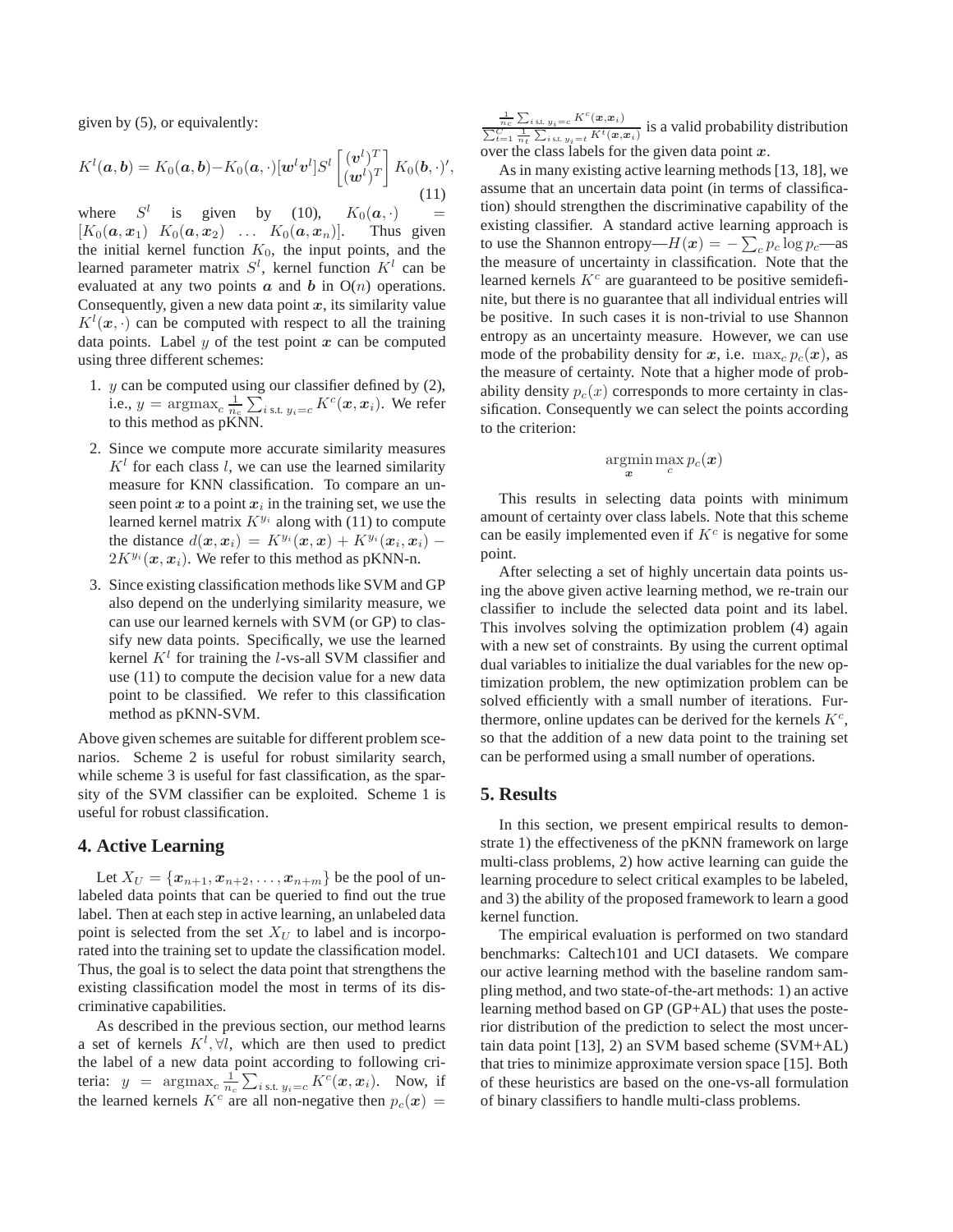

Figure 2. Comparison of classification accuracy obtained by various methods on three different subsets of Caltech101 containing 20, 40, 60, 70, 90 and 101 classes. Each subplot shows variation in accuracy (averaged over 10 runs) as the actively learned examples are added. Note that pKNN+AL is significantly more accurate than GP+AL and SVM+AL, especially for subsets containing a large number of classes.

For the experiments, we consider a randomly initialized training set, a test set and a query set containing unlabeled examples  $(X_U)$ . The active learning scheme queries for the labels of examples contained in the query set  $X_U$  only, while the recognition performance is reported on the test set. For every method, we report the mean classification accuracy per class (averaged over 10 runs). Similar to [13], we use  $\sigma = 10^{-5}$  for noise model variance for the Gaussian Process models and fix constraint penalty  $C = 10^5$  for the SVMs. For the pKNN method, we choose the parameters  $\alpha$  and  $\beta$  to be  $\frac{2}{C}$  and  $\frac{0.99}{C}$ , where C is the number of classes. Slightly better accuracies can be expected with cross-validation.

**Caltech101**: Caltech101 is a benchmark dataset for object recognition, where given a test image, the goal is to predict the correct category out of the 101 classes. Our experiments use a pool of 30 images per class of which 15 randomly chosen images per class forms the test set. The initial training set is seeded randomly by selecting 2 training examples per class and the remaining images form the query set  $X_U$ . For each round of active learning, 20 images selected from the query set  $X_U$  are labeled and added to the training set.

For the proposed pKNN method (Algorithm 1), the initial kernel  $K_0$  is set to be the average of 4 well-known kernels. Specifically, we use two kernels based on the geometric blur descriptors [2] and two kernels—the Pyramid Match Kernel (PMK) and the Spatial PMK—based on the SIFT features [9, 3]<sup>2</sup>. We use the same kernel  $K_0$  to train

#### both SVM and GP.

First, we evaluate accuracy of various active learning schemes with the number of classes. We randomly select a subset of classes from the Caltech101 dataset and consider all the images from those classes to generate a classification subproblem. Figure 2 shows results on randomly chosen subproblems with 20, 40, 60, 70, 90, and 101 classes. It is clear from the Figure 2 that the proposed pKNN+AL method outperforms all the other schemes including GP+AL and SVM+AL. Also, pKNN+AL is significantly better than the random sampling (pKNN+Rand) for all the different subproblems including the full 101 class case. However, that is not the case with GP+AL, for which the active learning versions provide little advantage for large number of classes. Figure 1 summarizes the gain achieved by various active learning methods over random selection. As the number of classes increases, pKNN+AL gains up to 2.9% of accuracy and is significantly more accurate than other methods.

Next, to demonstrate the effectiveness of the pKNN classification algorithm, we compare the accuracy obtained by pKNN+AL for the Caltech101 dataset with that of the stateof-the-art methods. Figure 3 (left plot) shows that except for GP based Multi-kernel method [13], our method outperforms the existing methods by a significant margin. Also, the accuracies for pKNN+AL are generated using the active learning scheme, that is at each step we add 101 data points. In contrast, the GP-Multi-Kernel method assumes knowledge of all the labels to form a balanced training set consisting of an equal number of examples per class.

<sup>&</sup>lt;sup>2</sup>We obtained each kernel from the respective authors.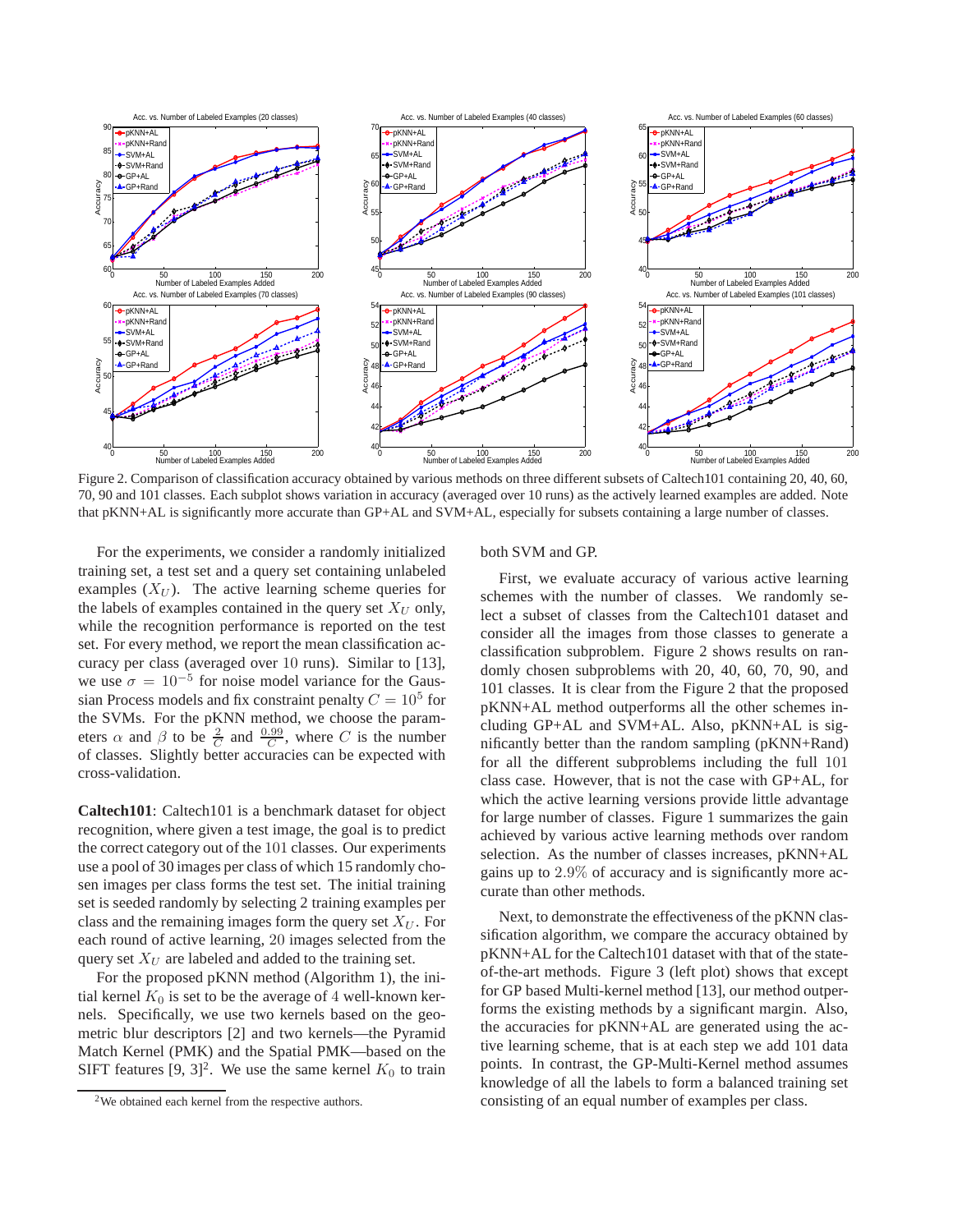

Figure 3. **Left**: Caltech 101 results. Comparison of classification accuracy with the state-of-the-art methods. Our classification method is competitive with the existing methods. **Middle**: Number of examples added per class by the GP+AL method. Clearly, the GP+AL samples all the classes fairly uniformly. **Right**:Number of examples added per class by the pKNN+AL method. Clearly, the proposed pKNN method samples classes unevenly, depending on their difficulty.



Figure 4. Images from the Caltech101 dataset that are actively selected by the GP+AL method. Each row of the plot shows 20 images selected in a single active learning round. Due to the 1-vs-all formulation, GP+AL is restricted to selecting one image from each binary subproblem and thus selects images from many easy to predict categories, e.g. *Face*, *dollar bill*, *car side* etc.

**Discussion**: Next, we analyze and highlight the reasons behind significantly higher accuracy achieved by the proposed active learning method compared to the other methods. Figure 3 (middle and rightmost plot) compares the frequency distribution of examples selected per class by pKNN+AL to that of GP+AL. Note that the distribution of samples selected by pKNN+AL is much more skewed than the ones selected by GP+AL. This suggests that sampling uniformly across all the classes is not helpful as there might be *easy* classes and sampling from those classes amounts to wastage of supervision. By design one-vs-all extensions of the binary methods to multi-class problems consist of *independent* binary subproblems; consequently, it is not clear how such designs can compare the *difficulty* of the sub-problems across all the classes and thus, might end up selecting samples that correspond to easy classes as well. This observation is illustrated by Figures 4 and 5, that show the different images selected by pKNN+AL and GP+AL during 3 different rounds of active learning. We note that pKNN+AL tends to select more images from a hard class for which the current classifier requires more training data (for example wild cat). But, GP+AL ends up selecting a number of images from classes that might be easy, e.g., *Face*, *dollar bill* etc.

Next, we analyze the classes that were maximally sampled by the pKNN+AL method. Figure 6 shows the top five classes sampled by pKNN+AL. Note that these classes are particularly hard as they contain images that are diverse in terms of background, or size and shape of the object– e.g., *starfish, mayfly, dolphin* category –or are very similar to some other category–e.g., the *ibis* category which is similar to the *flamingo* and *flamingo head* category, the *lotus* category which is similar to the *sunflower* and *water lily*, and the *crocodile* category which is similar to the *crocodile body* category.

Table 1. Accuracy obtained by standard metric learning methods (LMNN [20], ITML [5]) against the accuracy obtained by the proposed  $pKNN$ , and  $pKNN$ -n. Note that both  $pKNN$  and  $pKNN$ -n performs comparable to the state-of-the-art methods.

| Dataset\ Method | <b>LMNN</b> | ITML | <b>pKNN</b> | pKNN-n |
|-----------------|-------------|------|-------------|--------|
| Ionosphere      | 86.1        | 85.5 | 85.7        | 81.1   |
| Scale           | 88.4        | 90.4 | 88.9        | 92.0   |
| Iris            | 95.1        | 95.7 | 94.3        | 97.1   |
| Soybean         | 92.3        | 92.1 | 91.9        | 89.3   |

**UCI Datasets**: A key feature of our pKNN classification framework is that along with training a classifier, it also learns an improved similarity measure. Thus, our method can also be used for similarity search in the context of classification. We demonstrate this aspect of the algorithm by applying it for the nearest neighbor search problem on a variety of standard UCI datasets. We compare our method with existing distance learning methods. We evaluate the results for the nearest neighbor search problem using 1 nearest neighbor classification with 2-fold cross validation. Table 1 compares accuracies obtained by various metric learning methods on 4 standard UCI datasets. Note that